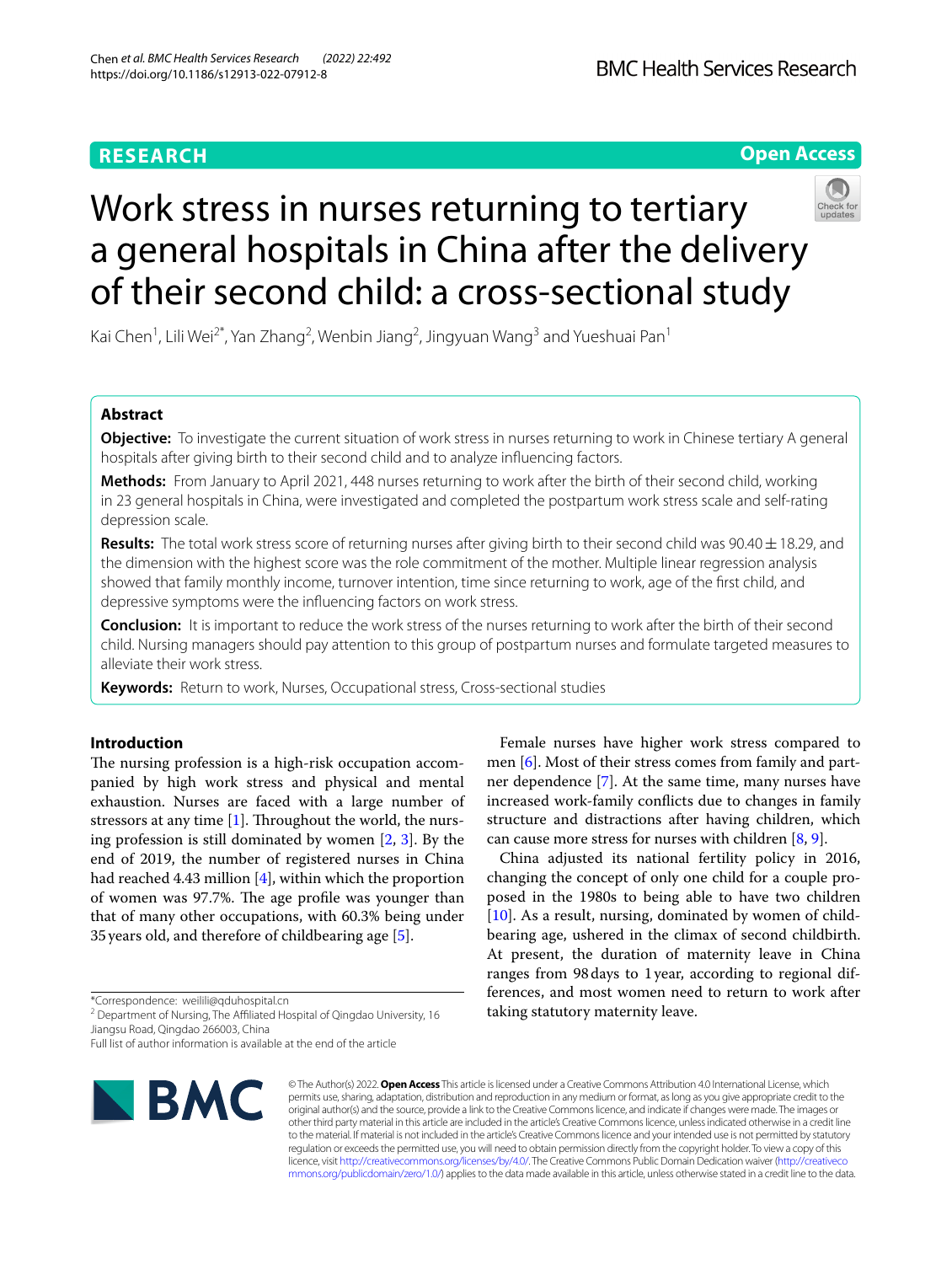Due to the particularity of nursing work, the problems faced by nurses returning to work following the birth of their second child are very complicated. Firstly, 1year after giving birth women are still in a transitional period in their physiology and psychology. In addition to continuing to experience physical health problems caused by childbirth [\[11](#page-8-0)], many women are prone to depression, negativity, anxiety, and other negative emotions due to the decrease and fuctuation of hormone levels such as estrogen, oxytocin, and prolactin in the perinatal period [[12\]](#page-8-1). Secondly, the tertiary A general hospital is the highest level in the classifcation of medical institutions in mainland China. They are the medical institutions with strong comprehensive strength in clinical, scientifc research, teaching and management, and they are the mainstay of the medical service system. The workload in a tertiary A general hospital is heavy, the work is difficult, the medical risk is great  $[13]$  $[13]$ , the continuity of postpartum nurses' work is interrupted after their long maternity leave, and the problem of poor work adaptation generally occurs after they return to work [[14,](#page-8-3) [15](#page-8-4)]. Finally, the postnatal return period coincides with the breastfeeding period, and after returning to work these nurses also need to face the double stress of family care and the upbringing of two children. This further increases the conflict between work and family [[16](#page-8-5)]. As a result, nurses returning to work after giving birth to their second child face higher work stress than before giving birth  $[17]$  $[17]$  $[17]$ . Therefore, how to efectively relieve the work stress of nurses returning to work after giving birth, and to strengthen their physical and mental health, has become a key issue requiring attention.

At present, there are few studies on postpartum nurses returning to work, and the current situation and infuencing factors on the work stress of nurses with two children are not clear. Based on this, the purpose of this study is to investigate work stress in nurses returning to work in Chinese tertiary A general hospitals after giving birth, and to analyze the influencing factors. The study will provide a reference base for hospital managers to take targeted management measures to alleviate the work stress of postpartum returning nurses and to improve the quality of nursing.

## **Objectives and methods**

## **Research objective**

From January to April 2021, a convenience sampling method was used to select nurses who had returned to work after giving birth to their second child. To ensure the comprehensiveness and representativeness of the study results, participants were selected from diferent geographic regions of China, a total of 23 Chinese Grade A general hospitals in 10 provinces and municipalities directly under the Central Government.

Inclusion criteria: (1) registered nurses in tertiary A general hospitals; (2) returning to work within 1 year after their second maternity leave.

Exclusion criteria: (1) after returning to the post, they asked for leave again for more than 1month due to their own illness; (2) they were clearly diagnosed with depression before or after delivery.

## **Research tools**

Three research tools were used in this study: a general information questionnaire, a postnatal return-to-work stress scale, and a self-rating depression scale.

## *General information questionnaire*

The general information questionnaire was designed by the researchers on the basis of a literature review and included the age, educational background, mode of appointment (continuing/permanent appointment or fxed-term contract), department, family income, birth order, children's sex, and length of maternity leave.

## *The work stress scale*

Participants' present level of work stress was measured by the work stress scale developed by our research team [[18\]](#page-8-7). Guided by Cognitive Phenomenological Transactional (CPT) theory, the scale adopted the methods of literature review, semi-structured interviews, and group discussions to form the item pool. A total of 24 experts in nursing management, clinical nursing, and psychology were consulted from 10 tertiary A general hospitals in 8 provinces. The items of the scale were adjusted and screened using the Delphi method, and by item analysis and exploratory factor analysis. The final scale consists of a total of 30 items refecting fve dimensions: nursing work, family and work confict, interpersonal relationship, patient nursing, and maternal role commitment. All items were scored on a fve point Likert scale, and the scores ranged from one to fve according to the frequency of "never," "rarely," "sometimes," "often," and "always". The higher the score, the greater the work stress. The reliability and validity of the scale has been tested among the postpartum returning nurses in China's Tertiary A general hospitals. The investigation of 635 postpartum nurses showed that the Cronbach's  $\alpha$  coefficient of the total scale was 0.94, and the Cronbach's α coefficient of each dimension was  $0.73-0.89$ . The content validity was  $0.81-1.00$ , the confrmatory factor analysis showed that the fvefactor model fitted well  $(\chi^2/df=2.92, \text{RMSEA}=0.06,$  $GFI = 0.89, NFI = 0.89, IFI = 0.93, TLI = 0.92, CFI = 0.93),$ and the content validity was 0.81–1.00. An additional fle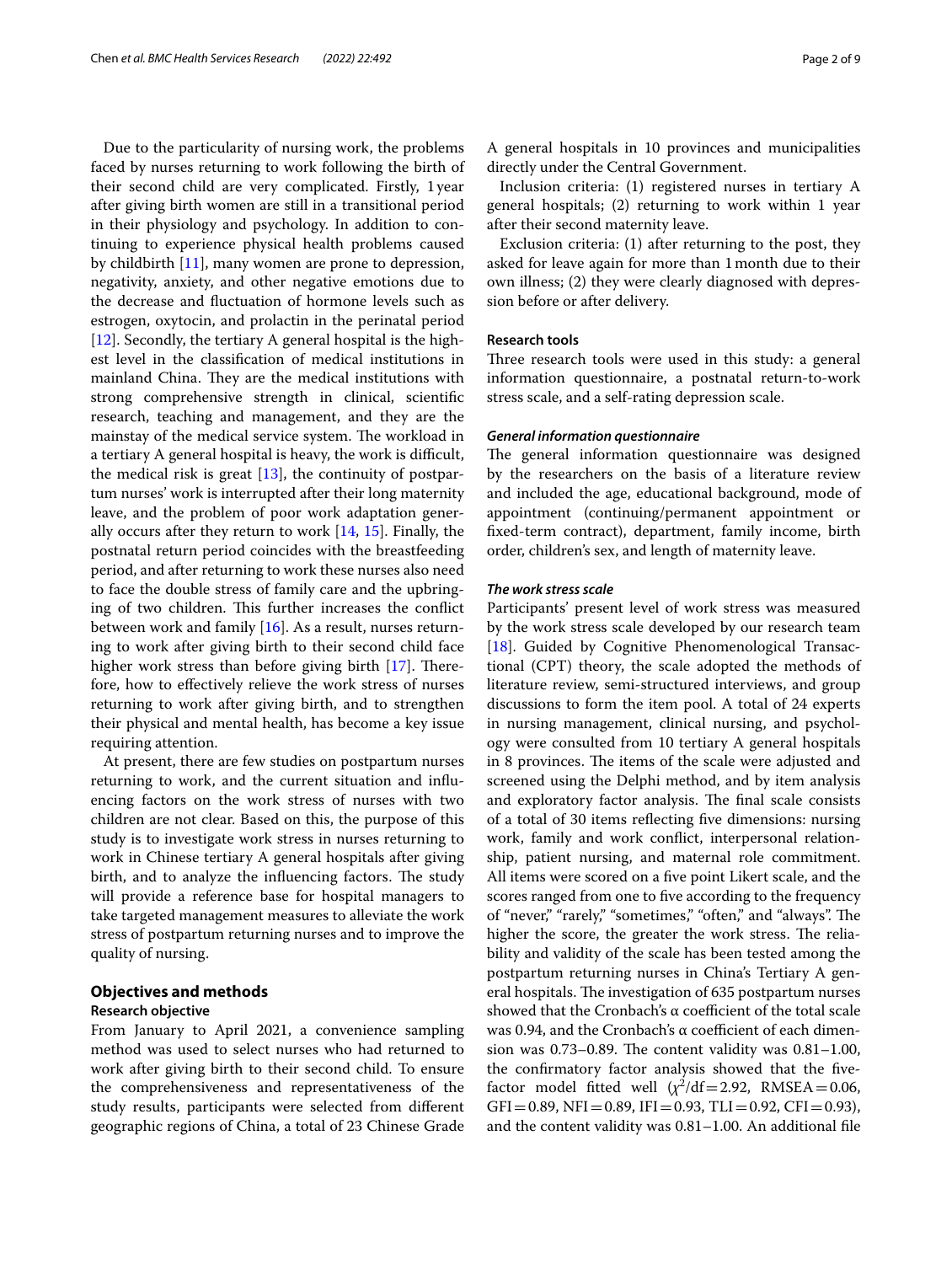shows the specifc contents of this scale in more detail [see Additional fle [1\]](#page-7-10).

#### *Self‑rating depression scale*

A Self-rating Depression Scale (SDS) [[19\]](#page-8-8) was used to evaluate the depression level of participants. It has been widely used in China, and studies have shown that it has good reliability and validity in China, while it is easy to use and can accurately refect the depressive symptoms of the investigators  $[20]$  $[20]$ . The scale included 20 items and was scored using a four point Likert scale. The frequency of symptoms was rated as "never or rarely," "occasionally," "frequently," and "most of the time/always" with one to four points respectively. It contained 10 reverse scoring entries, and the integer part of the total score multiplied by 1.25 was the standard score. According to the results of the Chinese norm, the SDS scored 53–62 points as mild depression, 63–71 points as moderate depression, and 72 points or more as severe depression [[21\]](#page-8-10). In this survey, the Cronbach's  $\alpha$  coefficient of the scale is 0.839.

## **Data collection**

Because the subjects were distributed all over the country, the researchers made all the scales into electronic questionnaires so that they could be answered anonymously online. The participants clicked on the link or scanned the QR code on their computer or mobile phone terminal to fll in the electronic questionnaires. After completing the questionnaires, they uploaded the results directly.

Before the investigation, the researchers contacted the heads of the nursing departments in the hospitals concerned to introduce the contents and cooperation methods of this study and to screen for participants who met the exclusion criteria. After obtaining the informed consent of each participant, researchers sent them a link to the questionnaires. The introduction to the questionnaires explained in detail the purpose, signifcance and content of the study, and emphasized the confdentiality of participants' data and responses. Submit all questions after flling in, and there were no limits placed on the time and place of answering the questions, but each subject was only allowed to answer once.

After the questionnaires were collected, in order to ensure their validity and the authenticity and integrity of the data, we used double verifcation to delete abnormal questionnaires in which participants' answers were obviously regular or illogical.

## **Statistical method**

SPSS 22.0 software was used for the statistical analysis. The counting data were described by frequency and constituent ratio, and the measurement data were described by mean $\pm$ standard deviation. Where relevant the means of two groups were compared using independent sample t-tests and the means of multiple groups were compared using factor analysis of variance; and the pairwise comparison was analyzed using a Least Signifcant Diference test with multiple linear regression. Statistical signifcance was set at *P*<0.05.

#### **Ethical consideration**

This study was approved by the Ethics Committee of the afliated hospital of Qingdao University (Ethics approval part number: QYFY WZLL 25658). The researchers guaranteed to provide participants with an explanation of the purpose of the study and to abide by the principles of anonymity and confdentiality. In addition, when nurses with depression were identifed during the survey, although they could not be included in the study according to the exclusion criteria, the researcher would advise them to seek professional psychological counseling to help them avoid further worsening of their depression.

## **Results**

## **Work stress scores of nurses returning to work after the birth of their second child**

The convenience sampling method was used to select nurses who returned to work after giving birth. Participants were selected from 23 tertiary A general hospitals in 10 Chinese provinces and municipalities directly under the Central Government. A total of 497 questionnaires were collected 448 of which were valid, an efective recovery rate of 90.14%. The total work stress score of participants returning to work after giving birth was (90.40 $\pm$ 18.29), and the average Likert score of items was  $(3.01 \pm 1.13)$ . Among all dimensions, the score of "mother's role commitment" was the highest, followed by "nursing work." The total score and the scores of each dimension are shown in Table [1.](#page-3-0)

## **Comparison of work stress scores participants with general data and diferent characteristics**

Among the 448 subjects, the childbearing age was 26–43 (33.72 $\pm$ 3.46) years, the age of the first child was 1–17 (5.82 $\pm$ 3.36), 244 (54.46%) were nurses, and 272  $(60.71%)$  were screened positive for depression. The results of t-test and univariate analysis showed that monthly family income, time of maternity leave, time of returning to work, turnover intention, and level of depression all infuenced participants' work stress score, and the difference was statistically significant  $(P<0.05)$ . Further pairwise analysis showed that the participants with a family monthly income <10,000 yuan, maternity leave >158days, return to work time<1month and 2–3months, and with moderate or severe depression had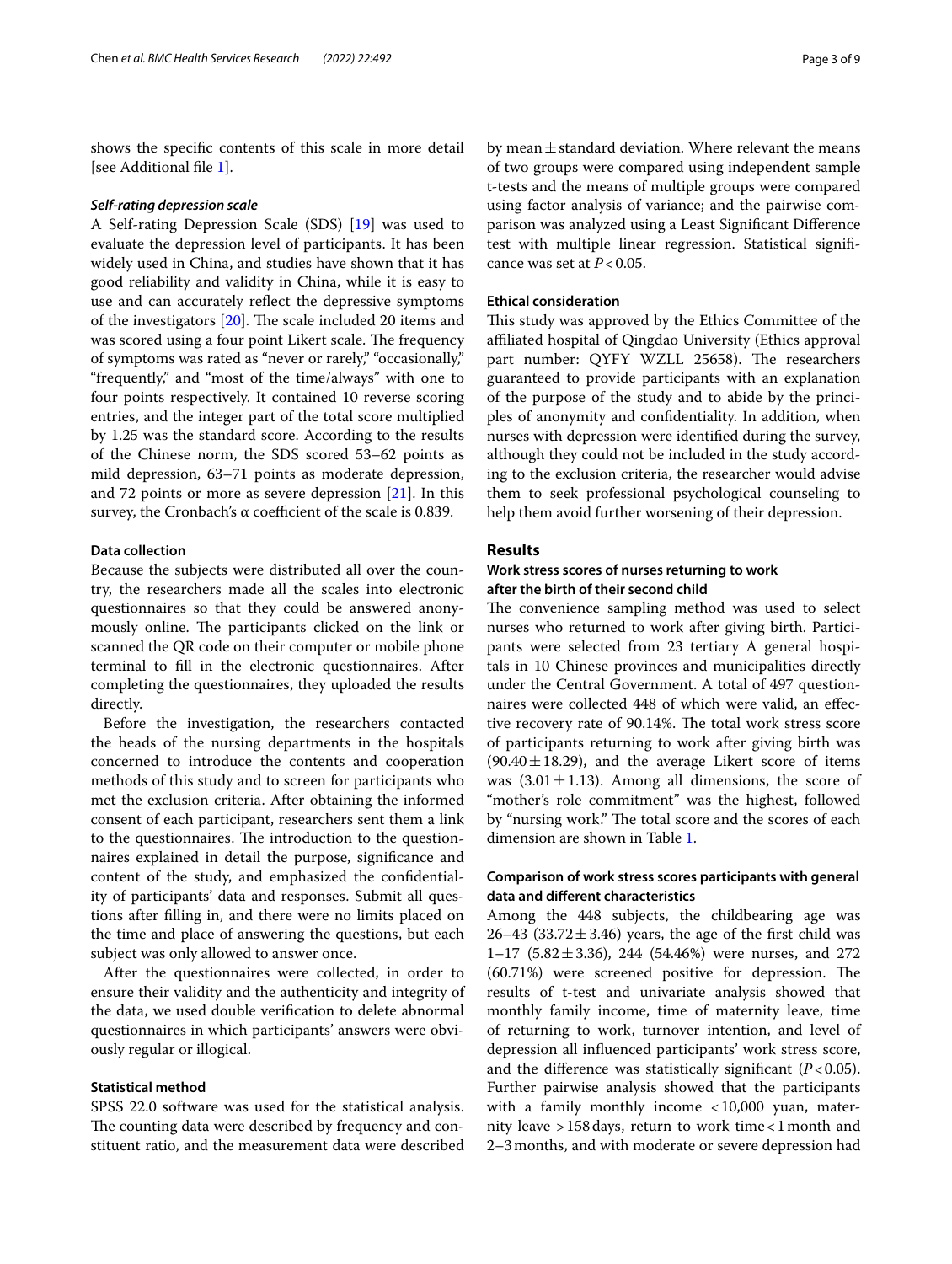<span id="page-3-0"></span>

|  | Table 1 Scores of each dimension of work stress of nurses returning to work after giving birth to the second child (n = 448) |  |  |  |  |  |  |  |  |
|--|------------------------------------------------------------------------------------------------------------------------------|--|--|--|--|--|--|--|--|
|--|------------------------------------------------------------------------------------------------------------------------------|--|--|--|--|--|--|--|--|

| <b>Dimension</b>           | Score( $\bar{x} \pm s$ ) | Equal distribution of entries( $\overline{x} \pm s$ ) | Scoring rate(%) |  |
|----------------------------|--------------------------|-------------------------------------------------------|-----------------|--|
| Assume the role of mother  | $15.31 \pm 3.01$         | $3.83 \pm 1.00$                                       | 76.64           |  |
| Nursing work               | $27.06 \pm 6.34$         | $3.38 \pm 1.09$                                       | 67.66           |  |
| Patient care               | $13.99 + 3.22$           | $2.80 \pm 0.95$                                       | 55.97           |  |
| Family and work conflict   | $18.46 + 5.42$           | $2.64 \pm 1.04$                                       | 52.76           |  |
| Interpersonal relationship | $15.57 \pm 4.53$         | $2.60 \pm 1.07$                                       | 51.59           |  |
| Total score                | $90.40 \pm 18.29$        | $3.01 \pm 1.13$                                       | 60.27           |  |

higher work stress scores. The specific results are shown in Table [2](#page-4-0).

## **Analysis of multiple factors infuencing work stress of postpartum nurses returning to work**

Participants' total work stress score was taken as the dependent variable. The general data and participants' self-rating depression scale were divided into independent variables, a multiple linear regression analysis was carried out, and the data were entered. Before the analysis, the dummy variables such as education, professional title, department, and other classifcation variables were set, and the continuous numerical data such as age, maternity leave time, return to work time, and the age of the frst child were directly entered and analyzed. The results showed that family monthly income, turnover intention, time of returning to work, age of the frst child, and depression were the factors infuencing participants' work stress. The specific results are shown in Table [3](#page-5-0).

## **Discussion**

The postpartum returning nurses should be a key concern group for nursing managers. The increased stress of returning to work after maternity leave will lead to serious tension and difficulty in concentration, which will seriously afect their physical and mental health [\[22](#page-8-11)], and also lead to postpartum returning nurses becoming a potential high-risk group for clinical nursing errors and accidents, which will reduce the quality of nursing care [[23\]](#page-8-12). In previous studies, the research tools used to investigate the stress of postpartum returning nurses have been generic work stress scales. This study is the first to use a specifc work stress assessment tool for postpartum returning nurses. The results show that the dimension with the highest score in this study was "maternal role commitment." This contrasts with previous research, in China and other countries, in which "nursing profession and work," has been identifed as the most signifcant stressor for clinical nurses  $[24, 25]$  $[24, 25]$  $[24, 25]$  $[24, 25]$ . The main stressors were "breastfeeding time cannot be guaranteed after returning to work" and "lack of physical strength and energy due to childcare after returning to work."

There are several reasons for this difference. Firstly, although nurses can temporarily leave children in the care of grandparents when they are working, according to Chinese tradition women need to take more care of their families. According to the surveys, in China, mothers are the primary caregivers of infants and toddlers aged  $0-3$  years  $[26]$  $[26]$ , and the percentage of children who are primarily cared for by their mothers at night is as high as 74.1%  $[27]$  $[27]$ . Therefore, the vast majority of postpartum returning nurses still need to care for their children after work. This leads to nurses' need to combine more maternal roles and tasks with their return to work and to invest more time and energy in raising their children.

Secondly, the nurses with two children are faced with a greater problem of physical recovery because of agerelated decline in their bodies or to the efects of birth and childcare  $[28]$  $[28]$ . The duration of maternity leave in China is 98days, but each province has its own regulations. Most maternity leave is 98 to 158days, and very few will be extended to 1year. But in practice, some nurses are not entitled to full maternity leave due to the shortage of nurses in the department and the need to work [\[29](#page-8-18)]. As a result, many nurses not recovered to the physical demands of being able to stand for long periods of time and perform intense nursing work, and at the same time, they need to face the contradiction between taking care of their children and their own lack of physical strength and energy [\[30\]](#page-8-19).

Finally, participants' return to work coincides with their period of breastfeeding. The World Health Organization (WHO) recommends that babies be exclusively breastfed for the frst 6months and that breastfeeding should then continue for 2years or more [\[31](#page-8-20)]. Chen's [[32\]](#page-8-21) research points out that nurses' period of breastfeeding in China is far from meeting the WHO recommendations, and is often actively interrupted by physical fatigue, increased work stress, and a lack of support in their departments. Although nurses have returned to work, as breastfeeding mothers they still need to express milk regularly during working hours. However, due to the continuity of nursing work, many departments cannot guarantee them the necessary time for this. In addition, in China there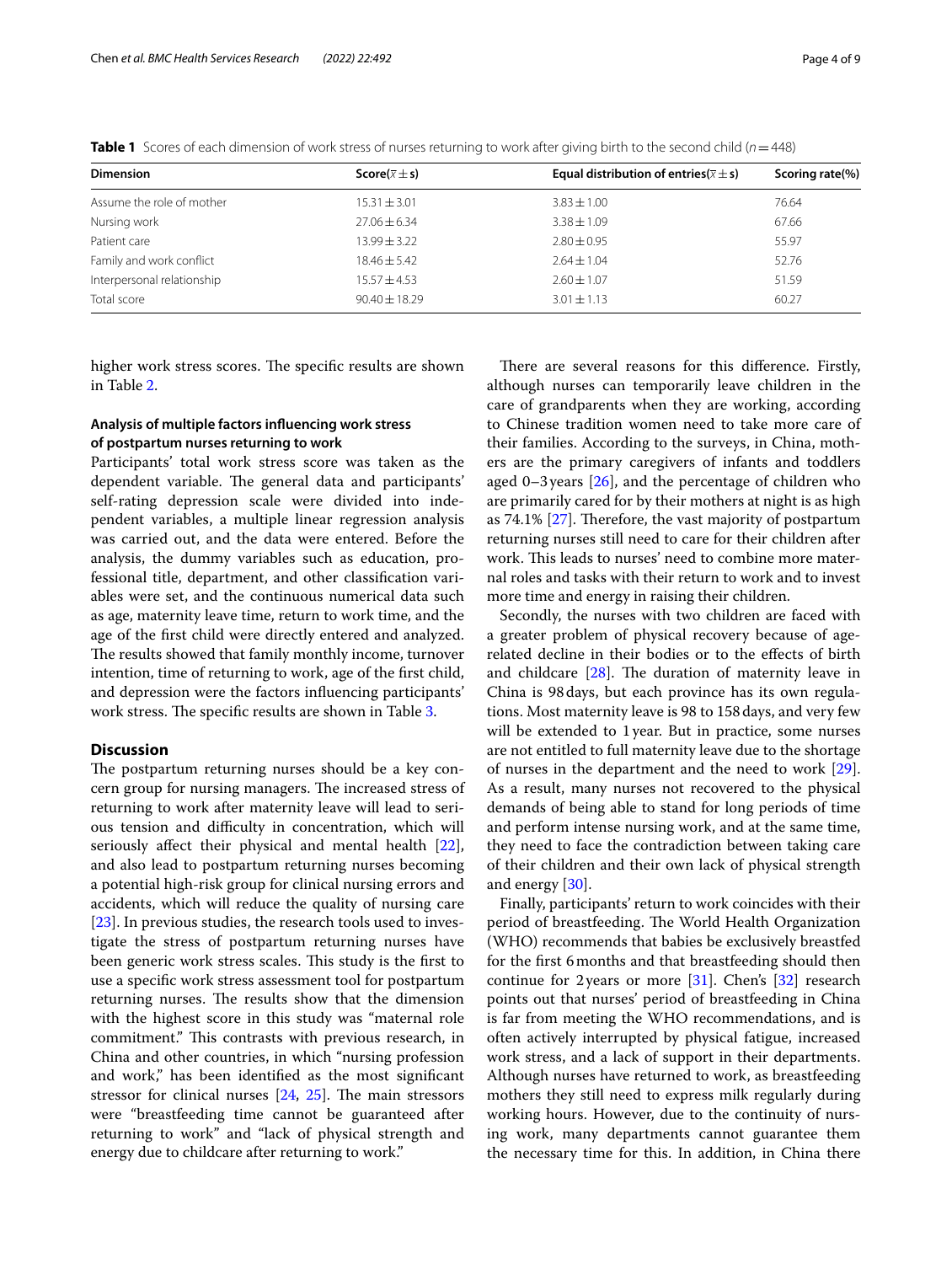## <span id="page-4-0"></span>**Table 2** Comparison of work stress scores of postpartum nurses with different characteristics

| Project                                     | Number of people (%) | Score              | F/t value            | P value |
|---------------------------------------------|----------------------|--------------------|----------------------|---------|
| Age (years)                                 |                      |                    | $1.318^{a}$          | 0.177   |
| $26 - 30$                                   | 86(19.20)            | 90.79 ± 19.45      |                      |         |
| $31 - 35$                                   | 228(50.89)           | $91.21 \pm 18.18$  |                      |         |
| $\geq$ 36                                   | 134(29.91)           | 88.76 ± 17.57      |                      |         |
| Degree                                      |                      |                    | 0.870 <sup>a</sup>   | 0.420   |
| Junior college and below                    | 53(11.83)            | $92.45 \pm 20.64$  |                      |         |
| Undergraduate course                        | 381(85.04)           | $90.30 \pm 18.06$  |                      |         |
| Master's degree or above                    | 14(3.13)             | 85.36 ± 15.97      |                      |         |
| Professional title                          |                      |                    | 1.028 <sup>a</sup>   | 0.359   |
| Junior Nurse                                | 20(4.46)             | $92.80 \pm 20.85$  |                      |         |
| Senior Nurse                                | 244(54.46)           | 89.29 ± 19.09      |                      |         |
| Chief nurse or above                        | 184(41.07)           | $91.61 \pm 16.13$  |                      |         |
| Section                                     |                      |                    | 1.390 <sup>a</sup>   | 0.237   |
| Internal Medicine                           | 138(30.80)           | $92.61 \pm 17.78$  |                      |         |
| Surgery                                     | 99(22.10)            | $90.12 \pm 18.50$  |                      |         |
| Department of Obstetrics and Gynecology     | 98(21.88)            | $88.21 \pm 19.83$  |                      |         |
| Acute and critical illness                  | 54(12.05)            | 92.39 ± 17.04      |                      |         |
| Other departments                           | 59(13.17)            | $87.51 \pm 16.57$  |                      |         |
| Mode of appointment                         |                      |                    | $0.328^{b}$          | 0.743   |
| Nurse with fixed-term contract              | 285(63.62)           | $90.61 \pm 19.63$  |                      |         |
| Nurse with continuing/permanent appointment | 163(36.38)           | $90.02 \pm 16.29$  |                      |         |
| Monthly household income                    |                      |                    | $5.652$ <sup>a</sup> | 0.004   |
| $<$ 10,000 yuan                             | 171(38.17)           | 93.91±19.54        |                      |         |
| 10,000 to 20,000 yuan                       | 220(49.11)           | 88.77 ± 16.76      |                      |         |
| > 20,000 yuan                               | 57(12.72)            | $86.16 \pm 18.24$  |                      |         |
| Is there any intention to leave?            |                      |                    | 9.502 <sup>b</sup>   | 0.000   |
| Yes                                         | 122(27.23)           | $102.66 \pm 18.15$ |                      |         |
| No                                          | 326(72.77)           | $85.81 \pm 16.09$  |                      |         |
| Maternity leave time (days)                 |                      |                    | 3.895 <sup>a</sup>   | 0.021   |
| $\leq 90$                                   | 12(2.68)             | $80.25 \pm 14.78$  |                      |         |
| $91 - 158$                                  | 371(82.81)           | 89.95 ± 18.32      |                      |         |
| >158                                        | 65(14.51)            | $94.82 \pm 17.56$  |                      |         |
| Return to work time                         |                      |                    | 8.028 <sup>a</sup>   | 0.000   |
| $<$ 1 month                                 | 26(5.80)             | 103.96 ± 19.55     |                      |         |
| 2-3 months                                  | 75(16.74)            | $101.64 \pm 17.54$ |                      |         |
| 4-6 months                                  | 140(31.25)           | $91.74 \pm 17.83$  |                      |         |
| 7-9 months                                  | 146(32.59)           | 84.19 ± 14.52      |                      |         |
| 10-12 months                                | 61(13.62)            | $82.57 \pm 17.00$  |                      |         |
| The mode of pregnancy of this birth         |                      |                    | 0.101 <sup>b</sup>   | 0.920   |
| Natural conception                          | 445(99.33)           | $90.41 \pm 18.34$  |                      |         |
| Assisted reproduction                       | 3(0.67)              | $89.33 \pm 3.86$   |                      |         |
| Fetal sex                                   |                      |                    | $-0.574^{b}$         | 0.566   |
| Boy                                         | 260(58.04)           | $89.98 \pm 17.90$  |                      |         |
| Girl                                        | 188(41.96)           | $90.98 \pm 18.79$  |                      |         |
|                                             |                      |                    | $1.288^{a}$          | 0.288   |
| Age of one child (years)<br>$1 - 5$         | 257(57.37)           | $91.57 \pm 19.41$  |                      |         |
| $6 - 10$                                    |                      |                    |                      |         |
|                                             | 144(32.14)           | 88.97 ± 17.80      |                      |         |
| $\geq$ 11                                   | 47(10.49)            | $88.38 \pm 13.28$  |                      |         |
| Depressive symptoms                         |                      |                    | 39.487 <sup>a</sup>  | 0.000   |
| No                                          | 176(39.29)           | $82.42 \pm 16.28$  |                      |         |
| Mild                                        | 154(34.38)           | $90.75 \pm 16.91$  |                      |         |
| Moderate                                    | 87(19.42)            | $98.00 \pm 14.94$  |                      |         |
| Heavy<br><sup>a</sup> F value               | 31(6.92)             | $112.61 \pm 16.23$ |                      |         |

<sup>b</sup> t value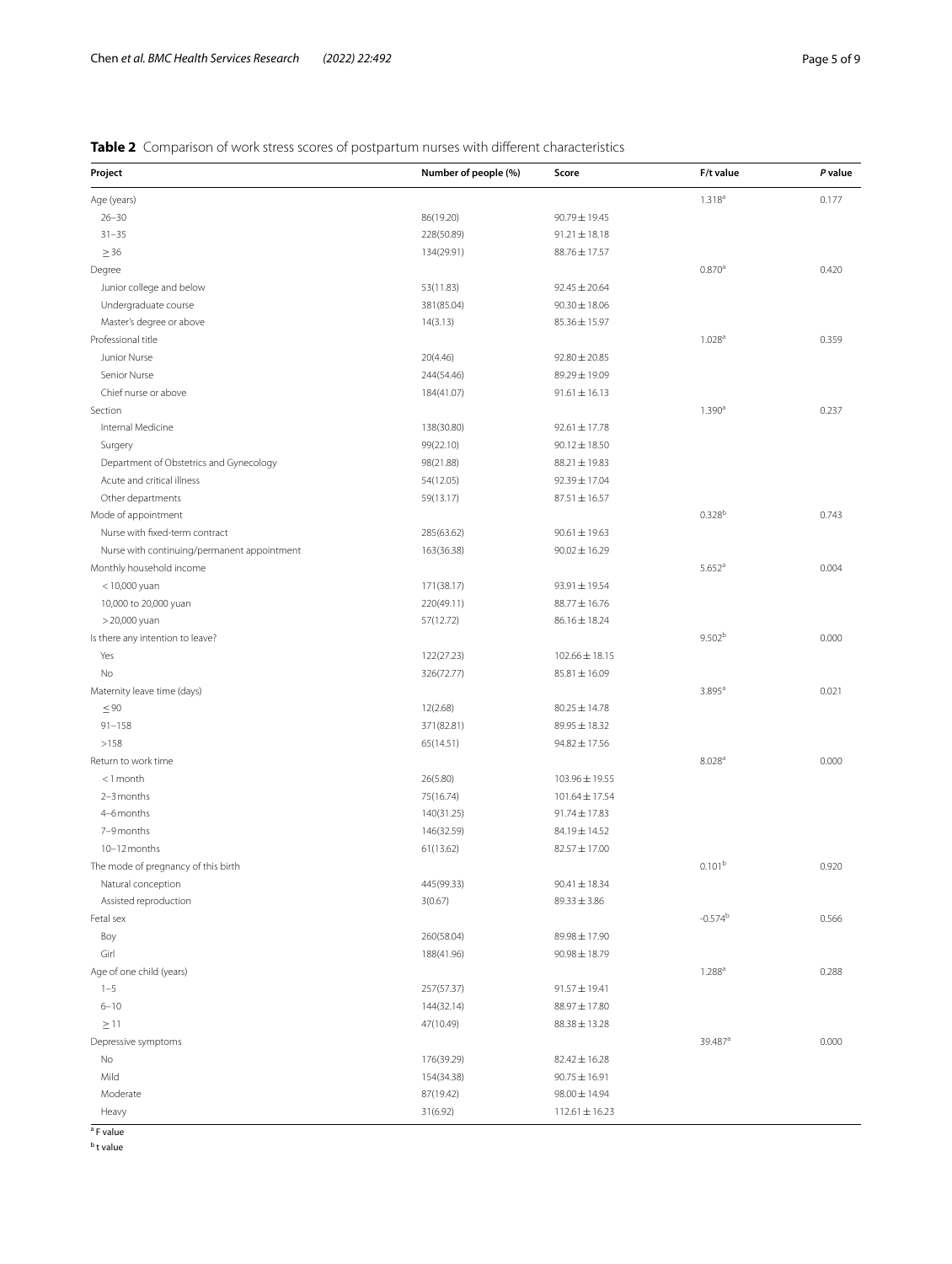| <b>Variables</b>           | Unstandardized<br>coefficients (B) | Std. error (SE) | <b>Standardized</b><br>$coefficients(\beta)$ |          | P     |
|----------------------------|------------------------------------|-----------------|----------------------------------------------|----------|-------|
| Constant                   | 19.146                             | 12.232          |                                              | 9.741    | 0.000 |
| Monthly household income   | $-2.062$                           | 1.017           | $-0.086$                                     | $-2.028$ | 0.043 |
| Turnover intention         | 8.445                              | 1.904           | 0.206                                        | 4.435    | 0.000 |
| Return to work time        | $-5.019$                           | 0.681           | $-0.295$                                     | $-7.367$ | 0.000 |
| The age of the first child | $-0.646$                           | 0.310           | $-0.121$                                     | $-2.081$ | 0.038 |
| Depressive symptoms        | $-5.503$                           | 1.502           | $-0.150$                                     | $-3.664$ | 0.000 |

<span id="page-5-0"></span>**Table 3** Multivariate linear regression analysis of the influencing factors of work stress of nurses returning to work after the second child

 $R=0.610$ , adjusted  $R^2=0.334$ ,  $F=9.615$ ,  $P=0.000$ 

are also some defciencies in the provision of suitable spaces in which nurses can express milk. In a survey of four tertiary A hospitals in Shandong Province, 64.25% of the departments did not have clean and private space in which women could express their milk, and 46.93% of the departments did not provide refrigerators, freez-ers, and other milk storage facilities [\[33\]](#page-8-22). These deficiencies increased nurses' worries about breastfeeding after returning to work, further increasing their stress.

## **The relationship between returning nurses' stress and their level of family income**

In 2020, the annual per capita disposable income of urban residents in China was 43,834 yuan, and the per capita consumption expenditure was 27,007 yuan. Although the income level of nurses in China is higher than the national average, it is not a highly-paid occupation. In particular, second-child nurses face the double stress of the material and parenting of two children, which increases the economic burden on the family [[34](#page-8-23)]. In this study, 38.17% of nurses had a monthly income of less than 10,000 yuan, and the lower the family income, the higher their work stress. Cohen's [[7\]](#page-7-6) research also confrms this. Many developed countries have relatively good maternity insurance systems, the welfare benefts given by their governments to nurses who are mothers are relatively generous, and various subsidies are provided for families to reduce their fnancial burden [[35](#page-8-24), [36](#page-8-25)]. Although China has formulated corresponding regulations on the protection of maternity leave, so that nurses can enjoy maternity leave allowance, maternity medical allowance and other benefts in accordance with the law, compared with developed countries there is still a big gap  $[37]$ . This increases the work stress of postpartum nurses from low-income families. China also needs to further improve the social welfare system to ensure that nurses are given appropriate incentives and benefts according to the actual situation of their local hospitals, while enjoying the maternity leave stipulated by the national policy. This would reduce the family burden on lower income groups.

#### **Nurses with younger frst child have higher work stress**

Shu's [[16\]](#page-8-5) research points out that nurses returning to work following the birth of a second child need more time to take care of their older children's needs and education, in addition to caring for their second child. This further adds to the demands made by their work. The results of this study show that the work stress of nurses with lower age of the frst child was higher than child with older age. This may be because younger children, in the early childhood and preschool stage, are more active and curious, factors which contribute to this age group showing the highest incidence of accidental injuries [\[38](#page-8-27)]. At the same time, this is also an important period for children's intellectual and social development. The formation of lifelong habits is completed at this stage [[39](#page-8-28), [40\]](#page-8-29). After a second birth, nurses have to face the heavy work and upbringing of two children and the time spent on the care of the frst child is inevitably reduced. Therefore, managers should fully understand the family situation of second-child nurses, arrange shifts reasonably to help them better alleviate the confict between work and family, and the nurses should encourage their husbands to actively assume family responsibilities and shoulder the task of taking care of their eldest children. This would help to create a good family atmosphere.

## **The relationship between work stress in postpartum returning nurses and the passage of time**

The results of this study show that participants' levels of post-return work stress change over time, being higher in the frst 3months, especially in the frst month, and show a downward trend with the extension of return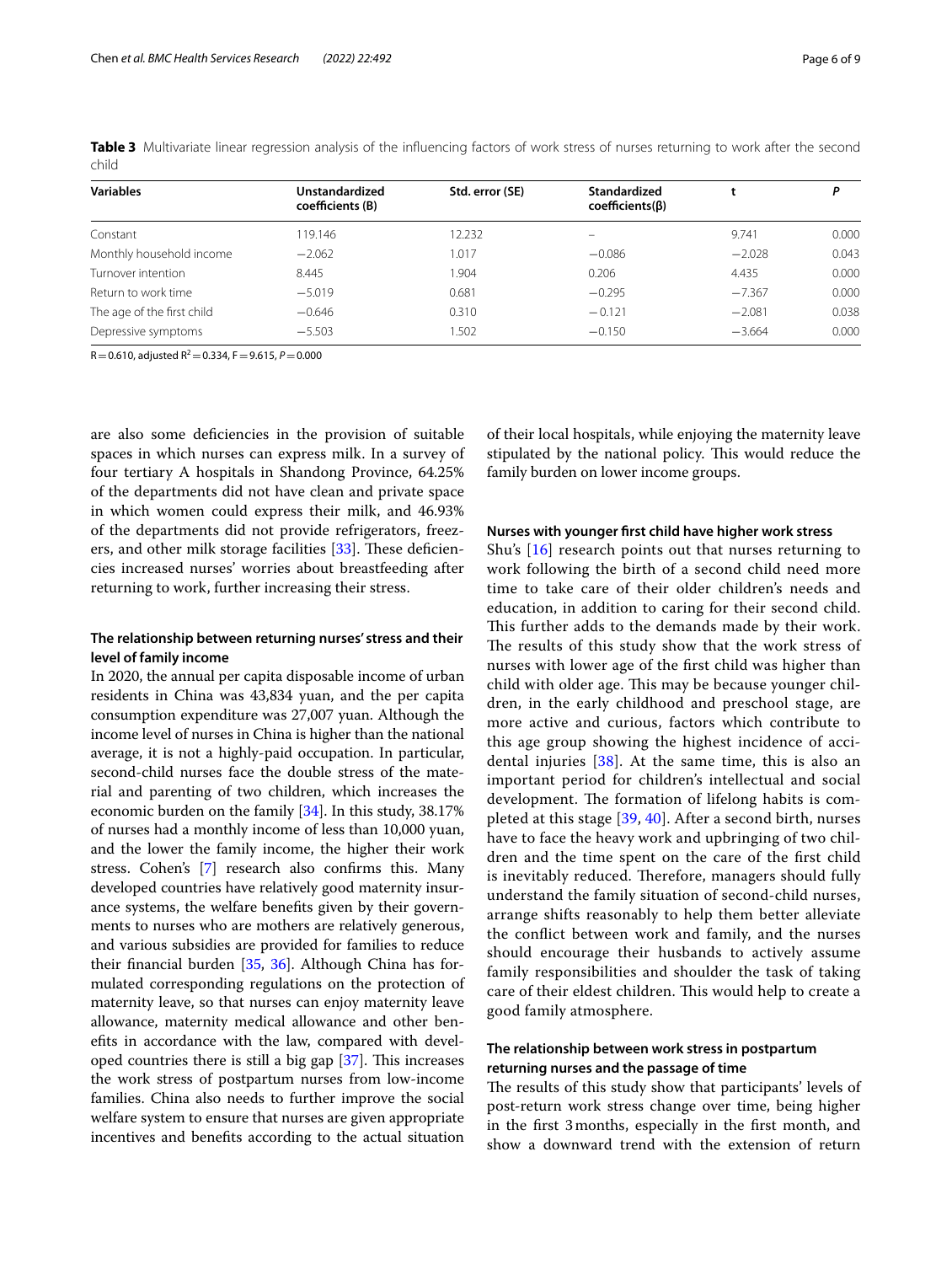time. This is similar to the results of studies on work stress and adaptation of postpartum returning nurses by Lin  $[41]$  $[41]$  and Chen  $[30]$  $[30]$ . This trend may be related to the fact that in such a short time after returning to their post, nurses with a second child find it difficult to adapt the high-intensity work rhythm, or master the changes in technology and knowledge that have occurred in their absence. However, with the passage of time, they can gradually become familiar with the necessary knowledge and skills, so as to reduce their level of work stress. Some researchers have pointed out that nurses with a second child have a low level of adaptation to work within 3 months after returning [\[42](#page-8-31)] and show a greater lack of self-confdence in completing their work, causing serious mental stress  $[43]$ . Therefore, it is suggested that nursing managers should pay special attention to the return of second-child nurses during the frst 3months after maternity leave. They should actively help these nurses to formulate a suitable post-return training plan and establish good family support relationships. Managers should dynamically adjust the nurses' work according to their actual situation and according to the principle of gradual and orderly progress, so as to shorten the maladjustment period of returning to work and gradually reduce the nurses' work stress.

## **The relationship between depressive symptoms and work stress in postpartum returning nurses**

Postpartum hormone changes in the body make women more prone to depression, anxiety, and other negative emotions. Kamau's [[44\]](#page-8-33) research shows that postpartum depressive symptoms can seriously afect postpartum work status and weaken women's ability to return to normal work. This study found that 60.71% of the participants who returned to work after giving birth had depressive symptoms, and the higher the level of depressive symptoms, the greater their work stress. A previous study [[45](#page-8-34)] has found that depression scores are positively correlated with all dimensions of work stress scores. When nurses' depressive symptoms cannot be addressed efectively, it will increase their work stress. Lin [[46](#page-8-35)] has shown that nurses' work stress is positively correlated with their level of depressive symptoms, and high work stress can also lead to severe depressive symptoms. Therefore, for pregnant nurses it is necessary to screen their state of prenatal and postpartum depressive symptoms, and to provide suitable support measures in advance, for example, by increasing mental health services and enhancing mental support. For postpartum nurses with a tendency towards depression, nursing managers can appropriately extend their maternity leave. In the absence of a long maternity leave, nursing managers should be aware of the possibility of postpartum depressive symptoms and provide appropriate support for postpartum returning nurses.

## *The relationship between work stress and turnover intention in postpartum returning nurses*

In this study, 27.23% of nurses returned to work after giving birth to their second child, which is lower than the level of turnover intention found by Yang et al [[47](#page-8-36)] in nurses across China. Studies [\[48\]](#page-8-37) have shown that difficulties in balancing work and family roles lead to higher turnover intentions. Nurses returning to work after having a second child are faced with the heavy workload involved in caring for their family and children at the same time, and the conflict experienced between family and work commitments is serious. However, raising a family is expensive, many nurses cannot bear the economic losses caused by leaving their work. Even if they wanted to leave, they could not do so easily. Lai's [[49](#page-8-38)] research also confirms this. Therefore, many nurses who return to work after delivery want to leave, but have to continue to work, which undoubtedly increases their work stress. Managers should pay attention to the turnover intention of postpartum returning nurses, and take a scientific and human approach to their management that meets their life and psychological needs. Nurses themselves should actively try to maintain good mental health and strengthen their ability to adjust to their new circumstances.

This study gives the researcher food for thought in terms of gender inequality. Looking at the global health industry, women typically receive fewer opportunities for advancement and lower salaries than men, and the impact of gender diferences adds to the work stress of female health care workers [\[50](#page-8-39), [51\]](#page-8-40). Women face the same competition as men in the labor market and are required to meet the same work standards as men, but in the home, women take on more responsibility for caring for their families. Therefore, managers at all levels should pay attention to the realization and protection of women's rights and interests, promote the trend toward equal social resources owned by both genders, change gender equality within the family, and help nurses returning to work after childbirth to share the task of child care in order to help them reduce stress.

## **Limitations of the study**

(1) Although hospitals were selected from diferent regions across China to ensure a wide range of samples, the sampling in this study was non-randomized and the sample size in each hospital and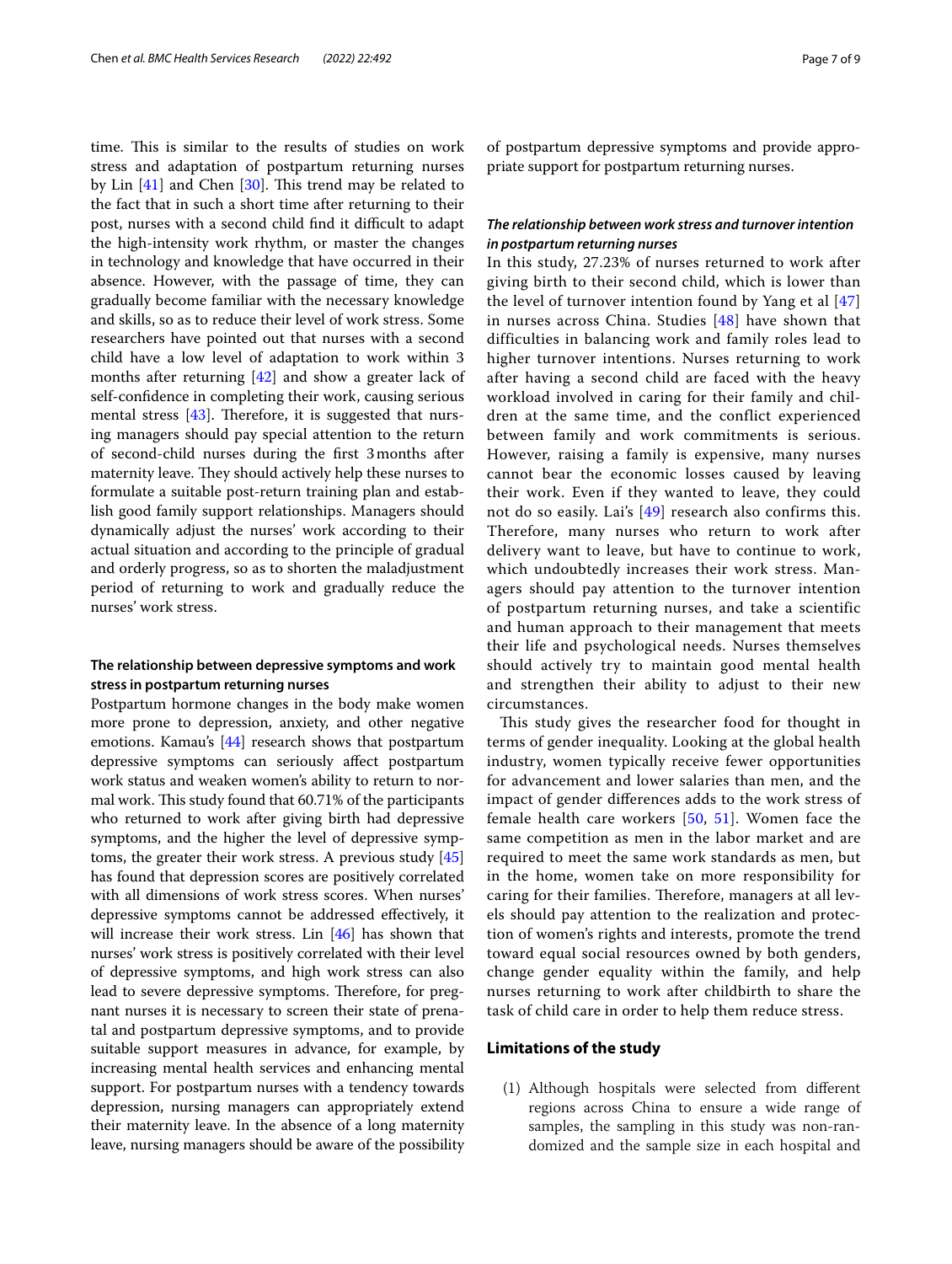region was different. There is no effective comparative analysis on the work stress of nurses returning to work after giving birth in diferent regions of China and there is a certain sample selection bias.

(2) The depressive symptoms investigated in this study is not the same as postpartum depression. The researchers investigated participants' depressive symptoms after returning to work, but they did not conduct a follow-up survey through the prenatal to postpartum periods and so did not have a comprehensive grasp of nurses' postpartum depression as distinct from their work-related depression. On the other hand, the exclusion of those who have "diagnosed depression" can generate a limitation in the interpretation of the results.

## **Summary**

The postnatal return period is a challenging time that every pregnant nurse will experience. With the introduction of the two-child policy in China, second-child nurses face higher work stress during this period. This study indicates that nursing managers should actively intervene, adopting humanized management and formulating targeted measures to reduce the workload of postpartum nurses. These nurses also need the joint efforts of relevant social departments and hospital management departments to establish a postnatal return support system that alleviates their stress and ensures the stable development of the nursing team.

## **Supplementary Information**

The online version contains supplementary material available at [https://doi.](https://doi.org/10.1186/s12913-022-07912-8) [org/10.1186/s12913-022-07912-8](https://doi.org/10.1186/s12913-022-07912-8).

<span id="page-7-10"></span>**Additional fle 1.**

#### **Acknowledgments**

The authors thank The Affiliated Hospital of Qingdao University for initiating and supporting this research, as well as the nursing department of each hospital in the process of our data collection for the help.

#### **Authors' contributions**

Chen and Wei designed the questionnaire, recruited the participating hospitals. Jiang and Wang collected and analysed the data. Chen, Zhang and Pan made substantial contributions to the interpretation of data and writing of the manuscript. All authors read and approved the fnal manuscript.

#### **Funding**

This study was fnancially supported by the department of nursing in the Afliated Hospital of Qingdao University. The funders had no infuence or control on the planning, conduct, or reporting of the study.

#### **Availability of data and materials**

The data can be obtained from the corresponding author upon reasonable request.

#### **Declarations**

#### **Ethics approval and consent to participate**

This study was approved by the Ethics Committee of the affiliated hospital of Qingdao University (Ethics approval part number: QYFY WZLL 25658) and performed in accordance with the Declaration of Helsinki. Informed consent to participate in the study was obtained from each participant. Participants were informed on the first page of the questionnaires about the goal, procedure and possible risks and had to actively give their consent to continue the questionnaires. The studies were carried out on a voluntary basis for all nurses participating. The researchers guaranteed to provide participants with an explanation of the purpose of the study and to abide by the principles of anonymity and confdentiality. In addition, when nurses with depression were identifed during the survey, although they could not be included in the study according to the exclusion criteria, the researcher would advise them to seek professional psychological counseling to help them avoid further worsening of their depression.

#### **Consent for publication**

Not applicable.

#### **Competing interests**

The authors have no confict of interest to declare.

#### **Author details**

<sup>1</sup> Department of Critical Care Medicine, The Affiliated Hospital of Qingdao University, Qingdao, China. <sup>2</sup> Department of Nursing, The Affiliated Hospital of Qingdao University, 16 Jiangsu Road, Qingdao 266003, China. <sup>3</sup>Department of Respiratory and Critical Care Medicine, The Affiliated Hospital of Qingdao University, Qingdao, China.

## Received: 25 October 2021 Accepted: 4 April 2022 Published online: 13 April 2022

#### **References**

- <span id="page-7-0"></span>1. Gu B, Tan Q, Zhao S. The association between occupational stress and psychosomatic wellbeing among Chinese nurses. Medicine. 2019;98:e15836.
- <span id="page-7-1"></span>2. Migotto S, Garlatti CG, Ambrosi E, et al. Gender issues in physician-nurse collaboration in healthcare teams: fndings from a cross-sectional study. J Nurs Manag. 2019;27:1773–83.
- <span id="page-7-2"></span>3. Bumbach MD, Harman JS, Lucero R, et al. Gender diferences in nurse practitioners: job satisfaction and patterns of care. J Am Assoc Nurse Pract. 2020;32:138–44.
- <span id="page-7-3"></span>4. National Bureau of Statistics of the People's Republic of the PRC. Statistical Communiqué of the People's Republic of China on the 2019 National Economic and Social Development 2020 [http://www.gov.cn/xinwen/](http://www.gov.cn/xinwen/2020-02/28/content_5484361.htm) [2020-02/28/content\\_5484361.htm](http://www.gov.cn/xinwen/2020-02/28/content_5484361.htm)
- <span id="page-7-4"></span>5. National Health and Family Planning Commission of the PRC. 2019 China health statistics yearbook. Peking Union Medical College Press; 2019. p. 32.
- <span id="page-7-5"></span>6. Kakemam E, Raeissi P, Raoofi S, et al. Occupational stress and associated risk factors among nurses: a cross-sectional study. Contemp Nurse. 2019;55:237–49.
- <span id="page-7-6"></span>7. Cohen J, Venter W. The integration of occupational- and householdbased chronic stress among south African women employed as public hospital nurses. PLoS One. 2020;15:e231693.
- <span id="page-7-7"></span>8. Hwang E, Yu Y. Effect of sleep quality and depression on married female Nurses' work-family conflict. Int J Environ Res Public Health. 2021;18:7838.
- <span id="page-7-8"></span>9. Harris TP, Vigoureux T, Lee S. Daily associations between sleep and stressors in nurses with and without children. J Sleep Res. 2021:e13505.
- <span id="page-7-9"></span>10. The 18th Central Committee of the Communist Party of China. Communiqué of the Fifth Plenary Session of the 18th Central Committee of the Communist Party of China. 2015 [http://www.xinhuanet.com/politics/](http://www.xinhuanet.com/politics/2015-10/29/c_1116983078.htm) [2015-10/29/c\\_1116983078.htm](http://www.xinhuanet.com/politics/2015-10/29/c_1116983078.htm)